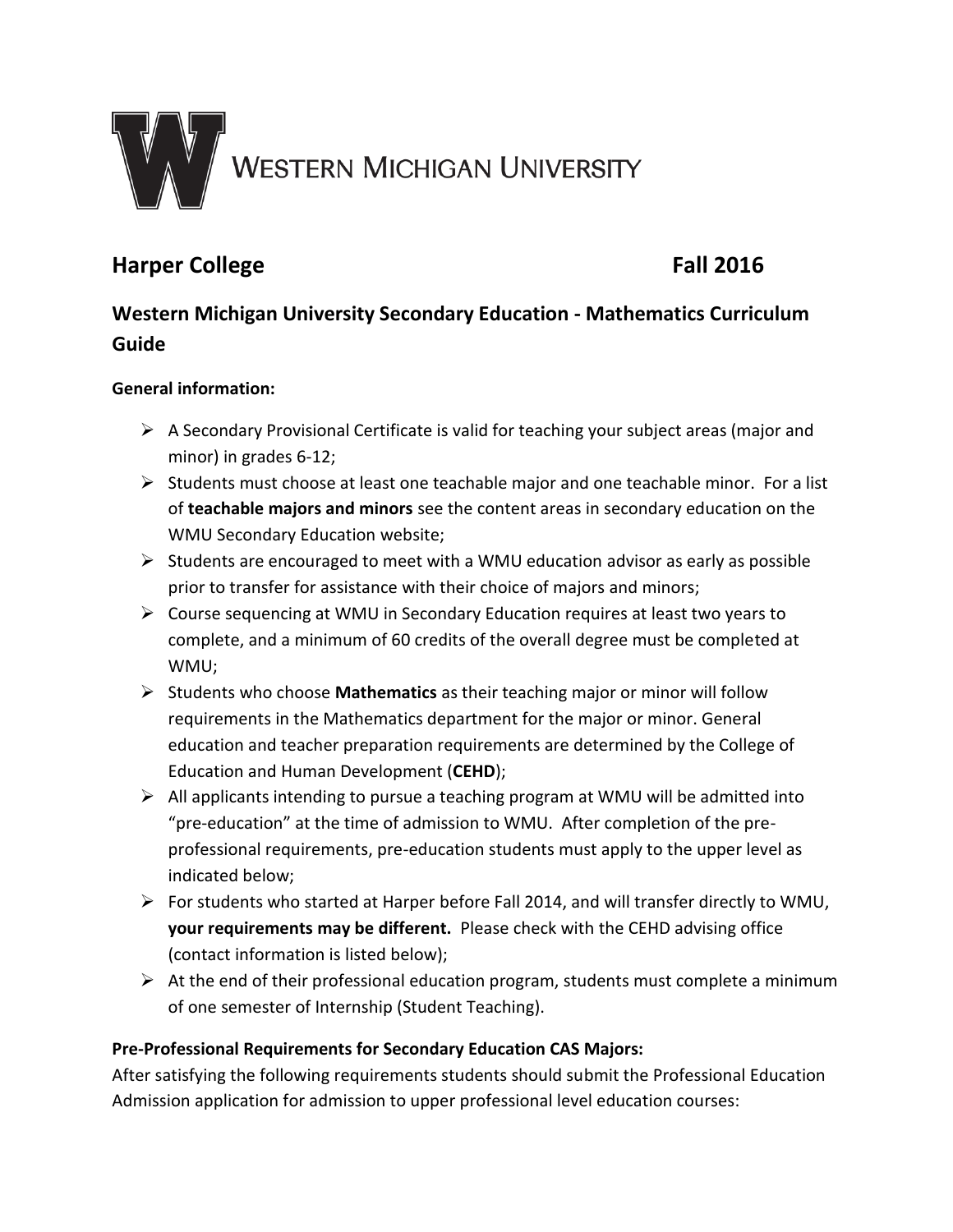- $\triangleright$  Completion of at least 60 credit hours;
- $\triangleright$  Completion of all WMU Intellectual Skills Development classes IF REQUIRED (e.g. MATH 1090, LS 1040, ENG 1000);
- $\triangleright$  Completion of an approved college level writing class;
- $\triangleright$  Completion of ES 2000 or an approved course with a grade of CB (2.5) or better;
- $\triangleright$  Achievement of a cumulative grade point average (GPA) of 3.00 or better; \*\*
- Achievement of passing scores on the Michigan Test for Teacher Certification (MTTC)- Professional Readiness Exam (PRE) (#96), or passing by an alternate method. Please contact the CEHD advising office if you have questions. Students from states other than Michigan will have to take the test after they transfer to WMU;
- $\triangleright$  Completion of a background check through Castle Branch at portal.castlebranch.com/wc48 with Submission of Judgment of Sentence or Register of Action for any convictions, if necessary;
- $\triangleright$  Submission of a formal application to the Office of Admissions and Advising, Western Michigan University, Kalamazoo, MI 49008-5275;
- $\triangleright$  Please visit the WMU College of Education website for additional information.

\*\* Any student with a cumulative GPA between 2.75 and 2.99 who has met all of the other requirements may apply for provisional admission to the professional education program. Provisional admission decisions will be made by secondary education faculty and admission is not guaranteed.

## **Courses that can be taken at Harper:**

| <b>WMU courses</b> | <b>Harper courses</b> |
|--------------------|-----------------------|
| MATH 1220          | MTH 200*              |
| MATH 1230          | MTH 201*              |

\*Both Calculus courses are required if the student is interested in Mathematics as a teaching MINOR, as well as for the MAJOR. The minor includes 28 credits.

A minimum grade point average of 2.5 must be attained in this major option to satisfy the requirements of this program.

The plan for completing the mathematics education program at WMU in four years requires taking six (6) mathematics courses in the first two years. Most community colleges do not offer all six of those required courses. Some students may want to consider dual enrolling at the nearest 4 year college or university in order to complete the mathematics education requirements in four years. Please check with the WMU mathematics advisors about taking the proper courses wherever you decide to take them.